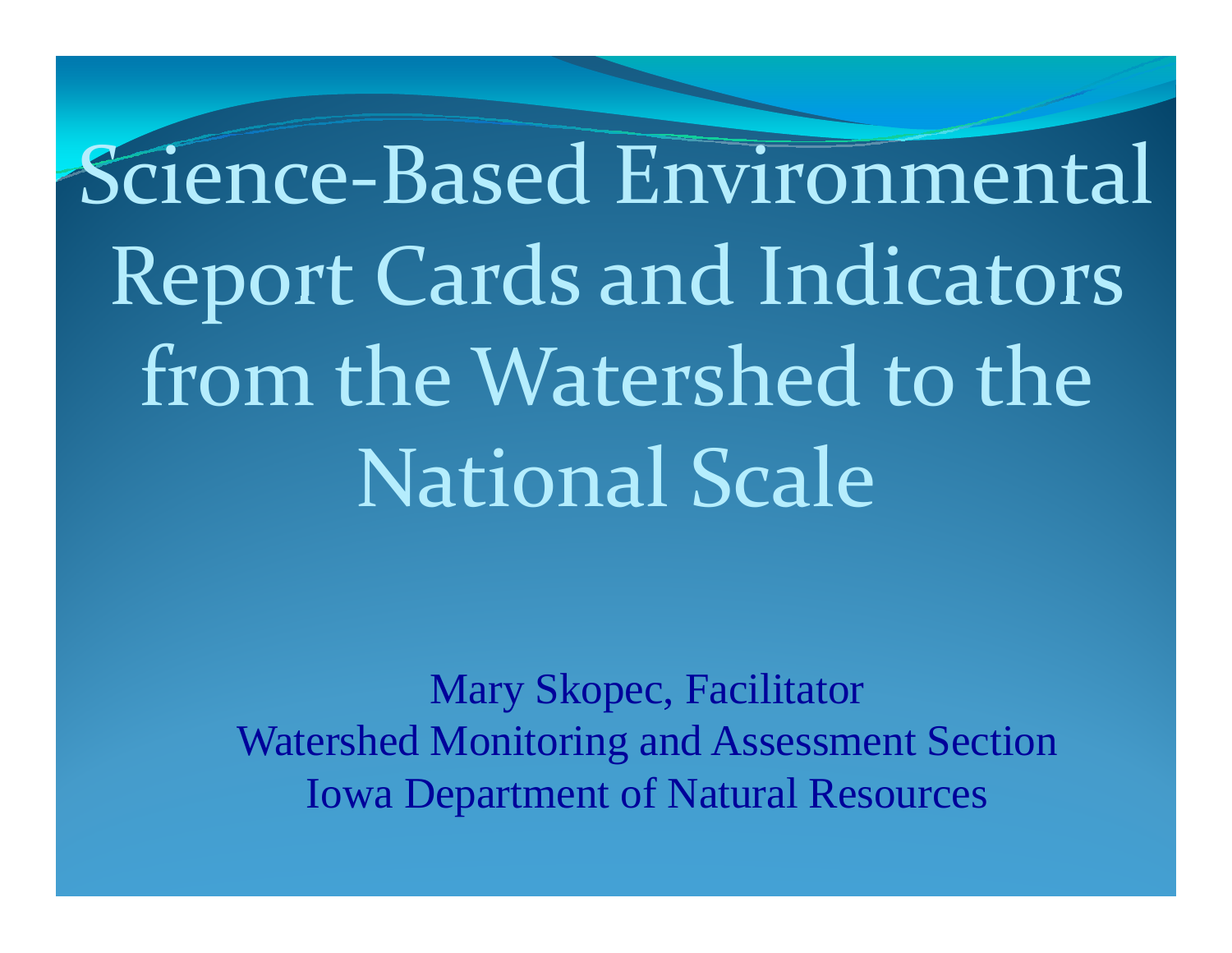## Do We Need Indicators?

#### $\bullet$ What Are Indicators?

 "Simply put, indicators are quantitative or qualitative measures that can be used to represent the state of the environment, and to illustrate the effects of certain stressors or behaviors on that environment."

Source: Dave Pascoe, Focused National Indicators Workshop http://www.inece.org/conference/7/vol1/36\_Pascoe.pdf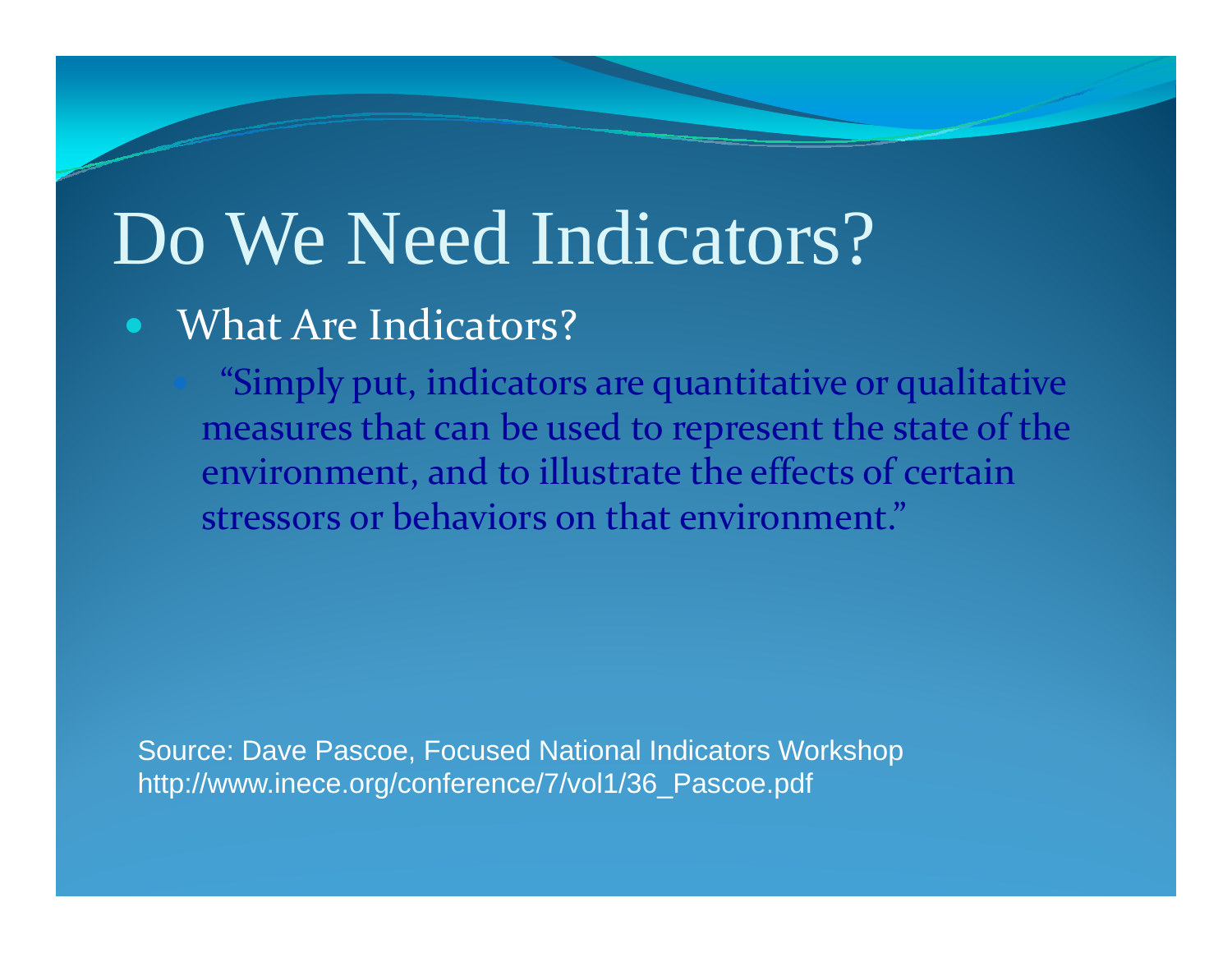## GAO Forum on Key National Indicators (GAO 03-672-SP)

- $\bullet$ Developing National Indicators is Important
- A Broad Range of Information Areas are Considered Significant
- $\bigodot$  A Rich History of Indicator System Warrants Collective Research
- A United States Initiative Must Build on Past Lessons and Current Efforts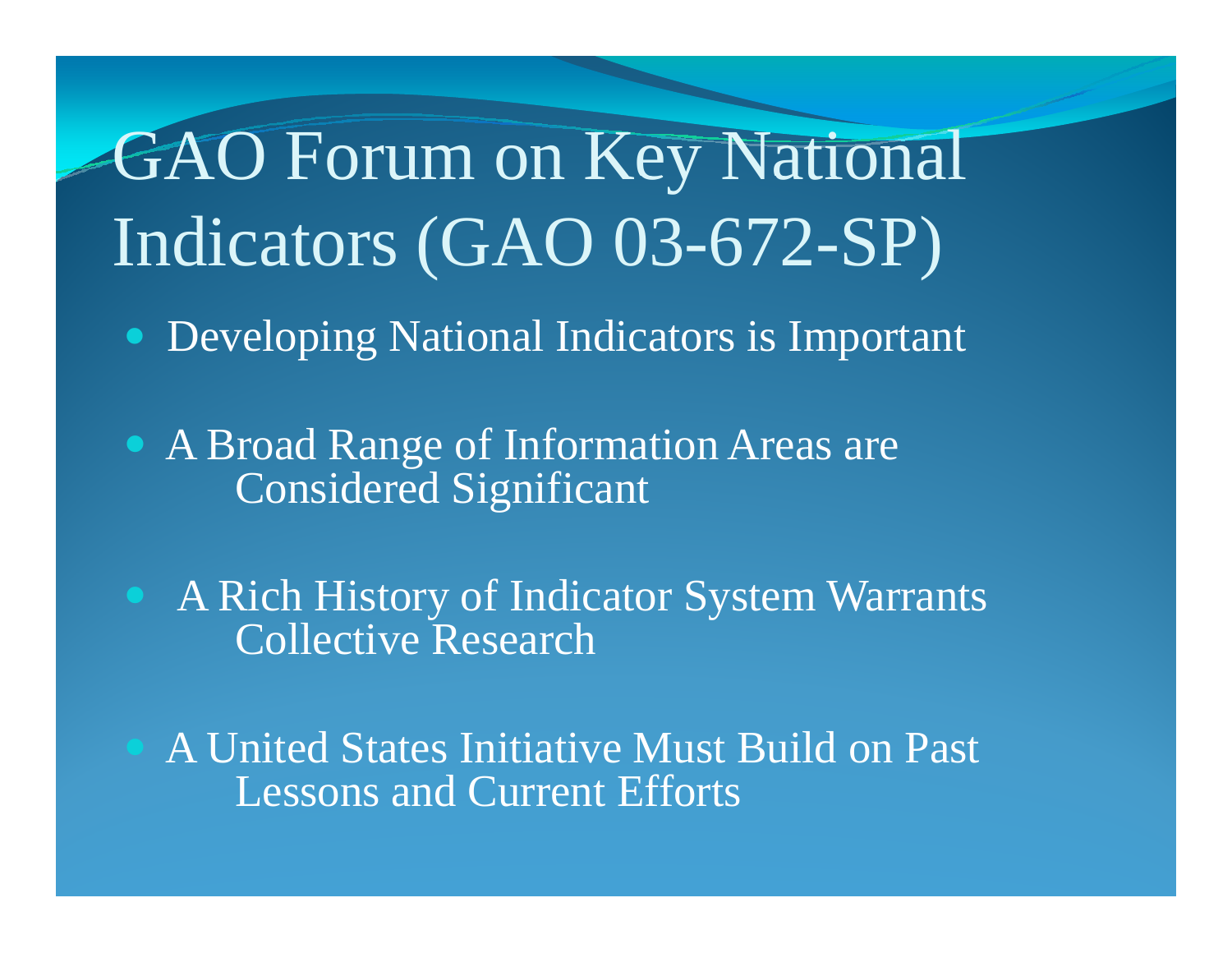#### A Very Brief History......

- Independent activities on indicators occurred throughout the 1990s in various federal agencies and states.
- Work in OSTP-CENR in mid-1990s led to Recommendations for a National Environmental Monitoring Framework (March 1997)
	- Vice President Gore challenged federal agencies-"...<br>work together with the scientific community and other interested parties to create an environmental "report card"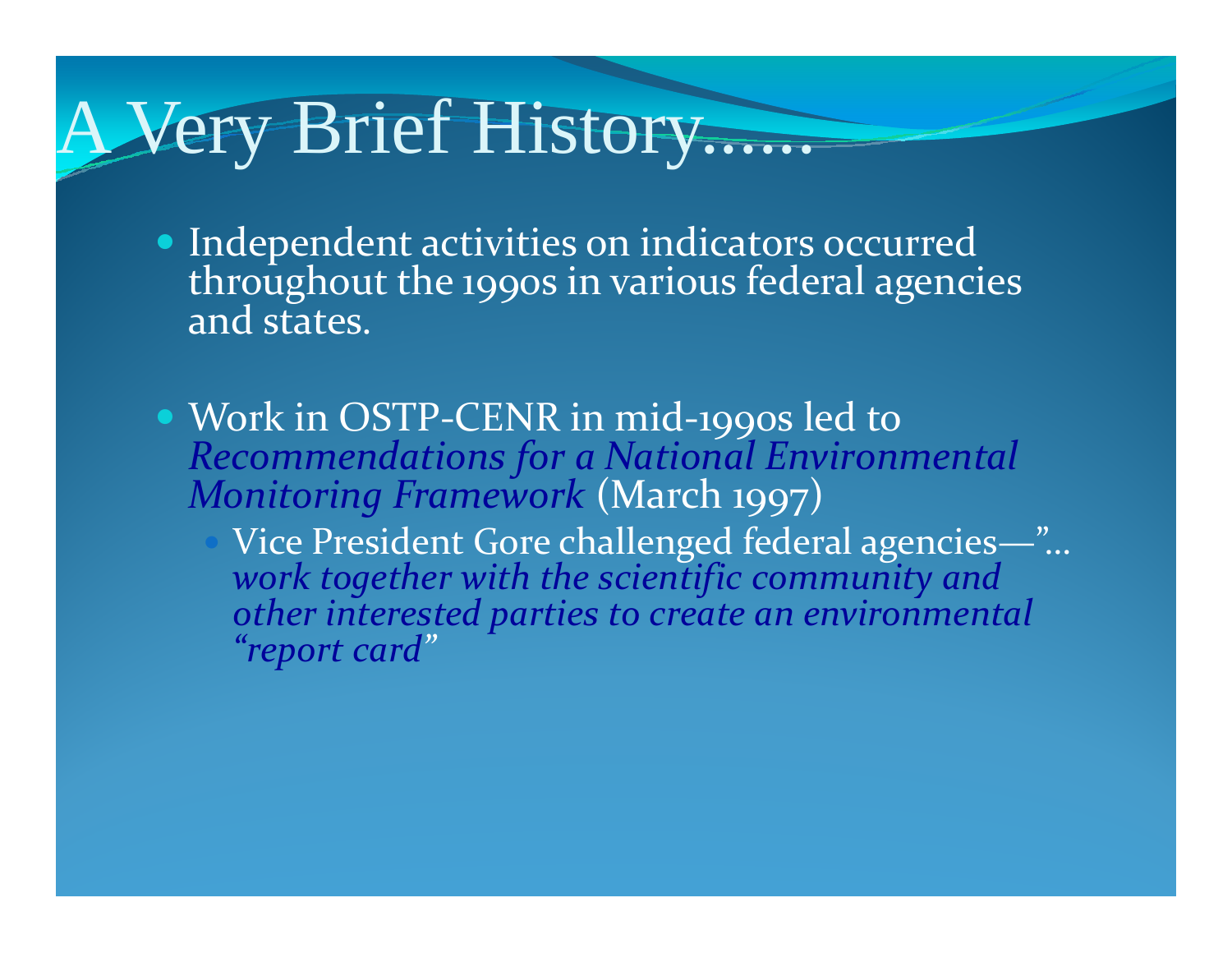#### **Several National Academy of Sciences studies**

- Nature's Numbers: Expanding the National Economic Accounts to Include the Environment (1999)
- **Ecological Indicators for the Nation (2000)**
- Heinz Center reports in 2002 and 2008 6 sectors of the environment - more than 100 indicators
- 2004 GAO Report: Environmental Indicators: **Better Coordination Is Needed to Develop Environmental Indicator Sets that Inform Decisions**
- USGS issued Circular 1223, Concepts for National Assessment of Water Availability and Use (2002)
- **EPA** issued draft Report on the Environment

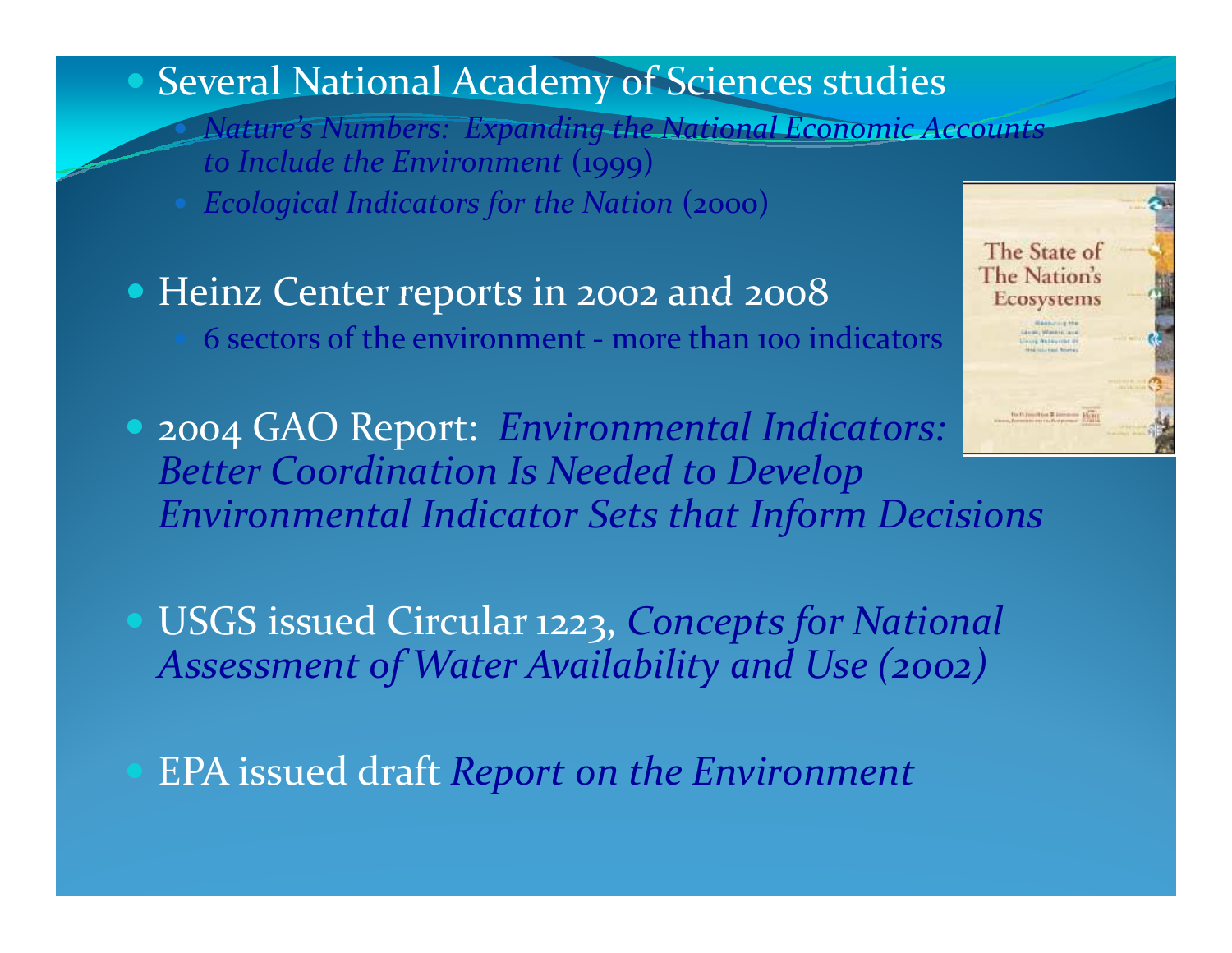"While a host of federal and state agencies collect <sup>a</sup> vast amount of environmental and natural resource data, our ability to produce actionable information is our ability to produce actionable information is<br>limited by the fact that the data currently collected are inconsistent, incomplete and, often, simply not adequate for decision-making."

National Academy of Public Administration *A GREEN COMPASS: NEXT STEPS TO ADVANCE NATIONAL SYSTEM OF ENVIRONMENTAL INDICATORS*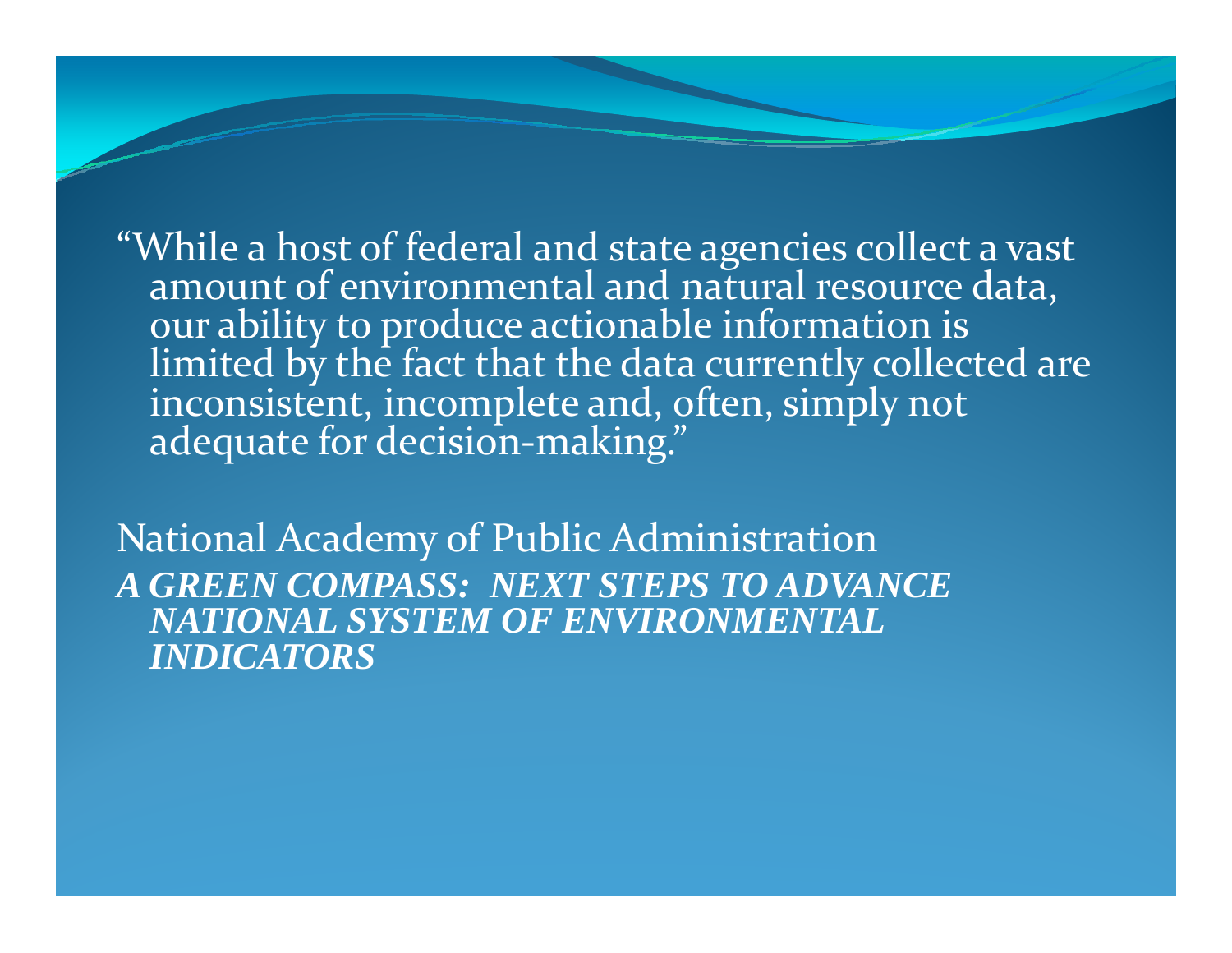## Can Indicators Be Integrated Across Spatial Scales?

- $\bullet$  Panelists will discuss Federal, State, Local and Watershed efforts to develop indicators.
- Is it possible or even desirable to aggregate information from various spatial scales?